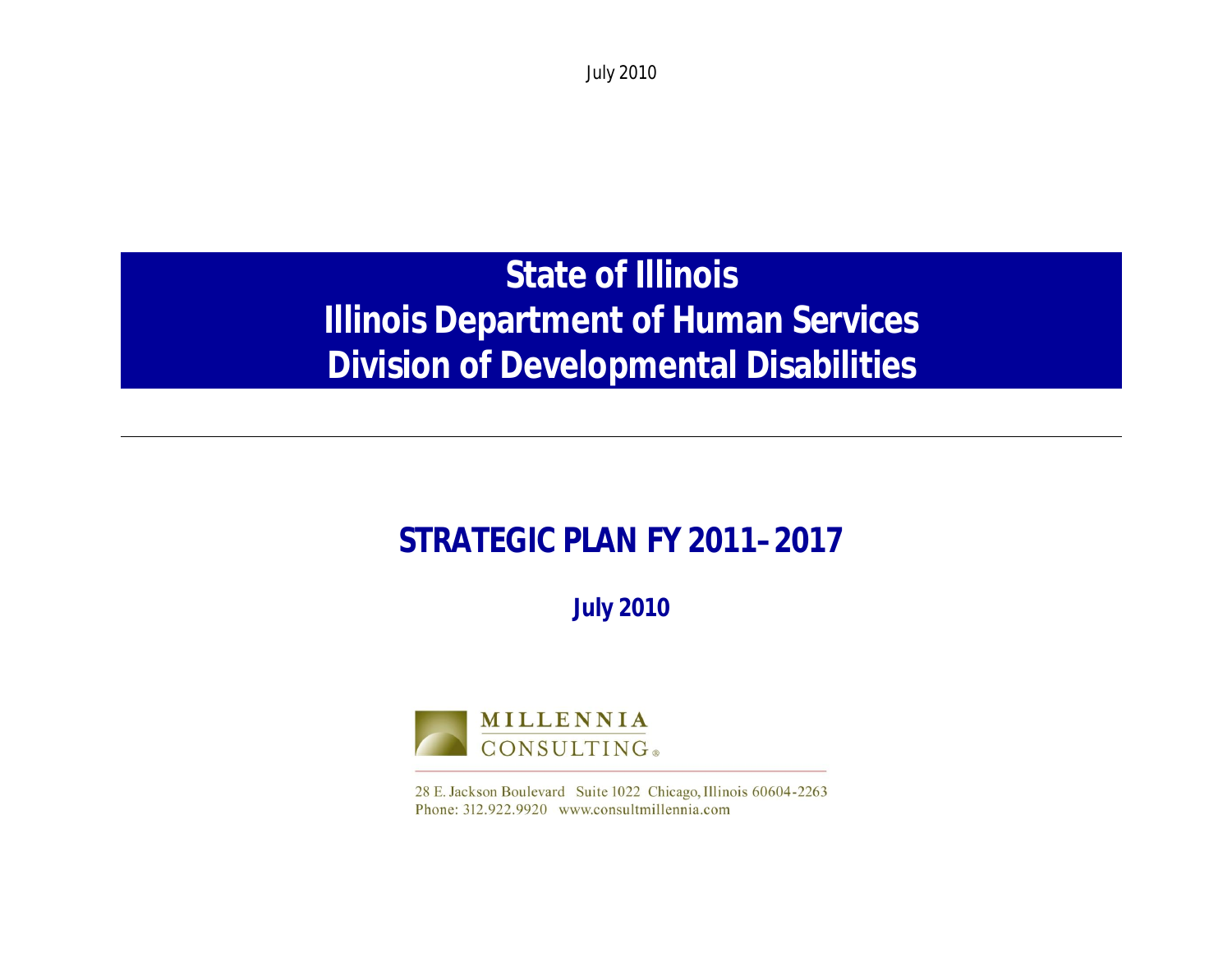## **Table of Contents**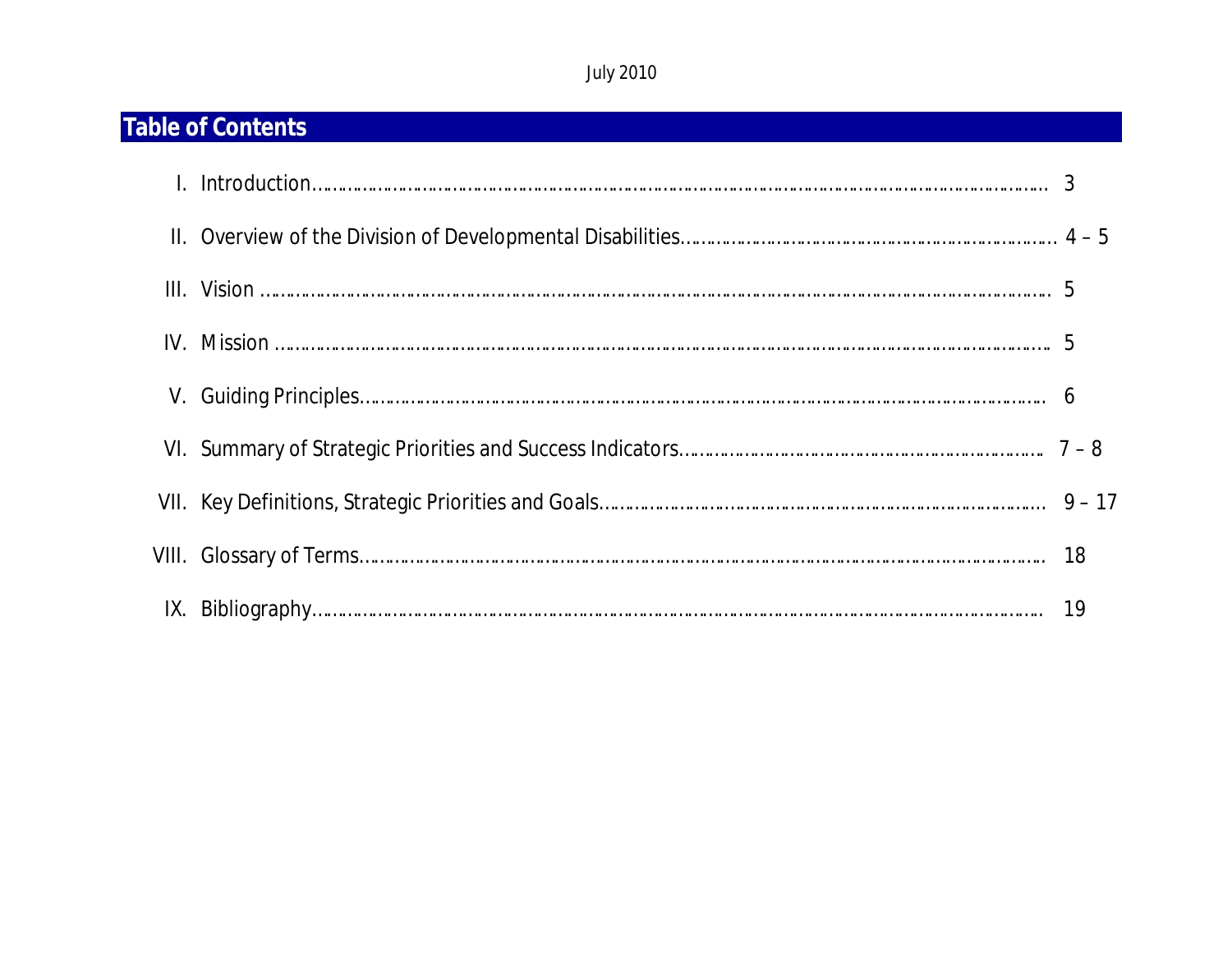## **I. Introduction**

The Department of Human Services (DHS), Division of Developmental Disabilities (the Division) is pleased to present its strategic plan for State of Illinois Fiscal Years 2011–2017. This plan has been developed through a process designed to mine the wisdom of a wide array of stakeholders. It has also been developed in response to several important environmental conditions: a recessionary state economy; investigations by the U.S. Department of Justice at Howe and Choate Developmental Centers; *Olmstead* related litigation; a growing waiting list for basic community services and the recognition that Illinois must align its services for people with developmental disabilities in accord with the preferences of those we serve and nationally accepted practices. Current practice calls upon us to aggressively create a comprehensive and coordinated person-centered service delivery system, rooted in communitybased structures, that appropriately supports individual preferences, and which meets the needs of all individuals regardless of intensity or severity of need.

This strategic plan is bold and aims to substantively re-orient Division priorities and resources to support a truly person-centered system of services for which there is a popular mandate; however, this plan cannot be implemented with current funding and service structures and declining funding for services. While we will do our part to ensure that new policies, procedures, and strategies follow promising practices, are cost effective, and responsive to individuals with developmental disabilities, the allocation of resources to support people with developmental disabilities must accurately reflect service demand and be a priority at all levels of government and for the citizens of Illinois.

Some will ask, "How is this plan different from the last one?" Our answer is that the majority of goals can be directly tied to research and recommendations made by a wide range of internal and external stakeholders. The Division met with a group of advocates that represent all aspects of the service delivery system—self-advocates, family members, provider agencies, union representatives, and others—and reached consensus on the Strategic Priorities addressed in this plan. In addition, readers will see many of our strategies are drawn from the policy recommendations of our stakeholder groups and from literature in the field that reflects generally accepted best practice. These documents are acknowledged in the bibliography.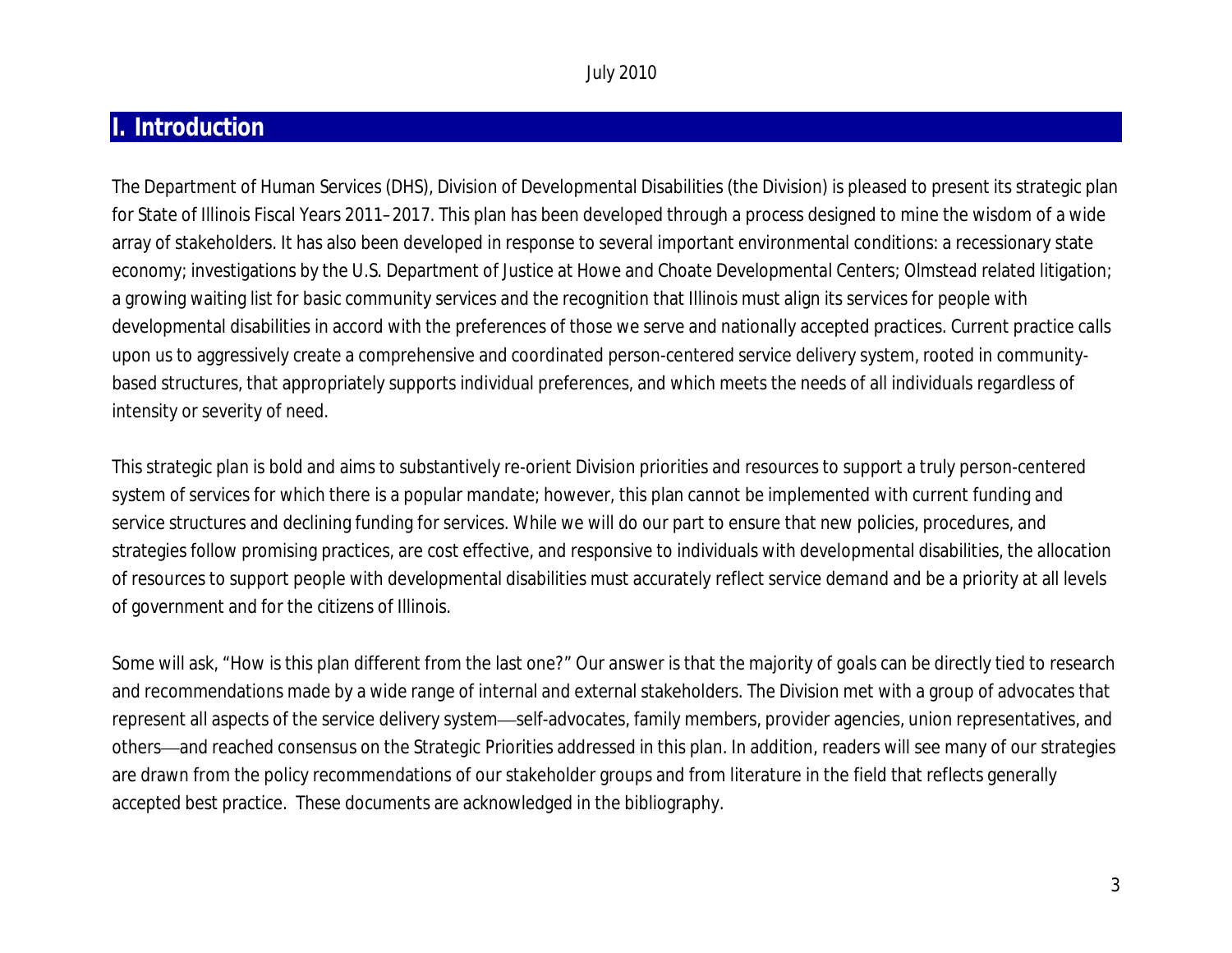### **II. Overview of the Division of Developmental Disabilities**

The Division of Developmental Disabilities has oversight for the Illinois system of programs and services specifically designed for individuals with developmental disabilities. The Division provides direct services and funds services provided by private facilities and local, community agencies. It works as a partner with many local entities statewide to offer an extensive array of services, which enable persons with developmental disabilities to reside with their families or in other integrated living situations, to ensure their health and welfare and achieve their personal goals.

Community services funded through Medicaid waivers for children and adults are provided through about 350 agencies and, for Home-based Services, through 4,100 employees that are directly hired by the person served. These services vary from 24-hour residential services to specialized therapies, personal support services, day programs, Individual Service and Support Advocacy (ISSA), and respite. Medicaid waiver services are to be provided in integrated community settings. Currently, over 16,500 people are served through the Division's Medicaid waiver program.

The Division has administrative oversight of about 300 private Intermediate Care Facilities for Individuals with Development Disabilities (ICFs/DD) and Skilled Nursing Facilities for Pediatrics (SNFs/Ped). These residential settings vary in size and location and provide a continuous program of specialized and generic training, treatment, health services, and related services that are directed toward the acquisition of the behaviors necessary for the individual to function with as much self-determination and independence as possible and toward the prevention or deceleration of regression or loss of current optimal functional status (also known as active treatment). There are currently 6,530 people living in private ICF/DD and similar type settings in Illinois.

The Division also manages the operations of residential services to 2,100 individuals with developmental disabilities who reside in eight state-operated developmental centers (SODCs). SODCs provide similar services to ICFs/DD—an array of services and supports that provide training and services to ensure the person is able to function with as much self-determination and independence as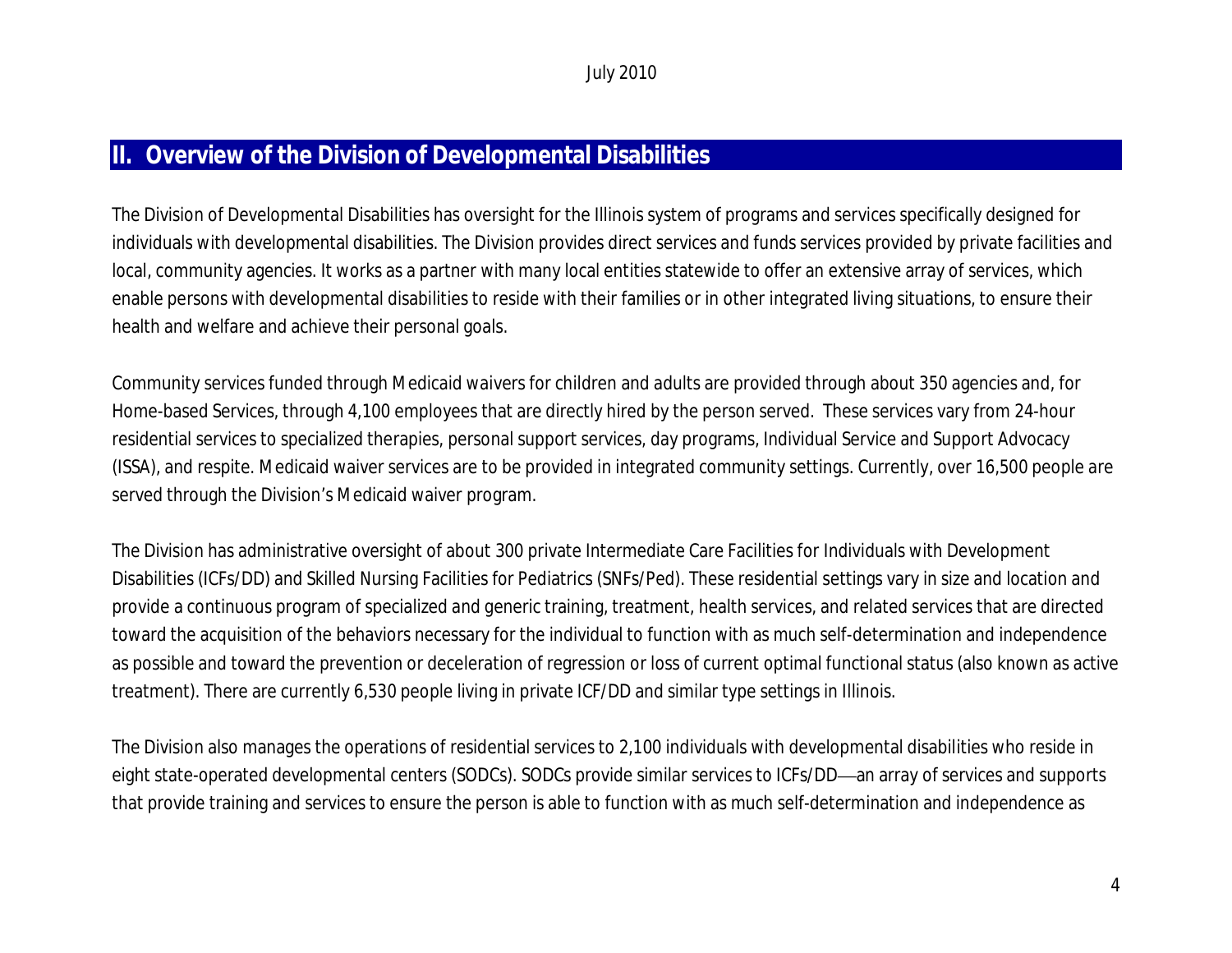possible. They also provide residential services to persons with developmental disabilities who may have a higher level of need or to individuals in crisis.

In past years, the Division has supported nearly 15,000 children and adults with developmental disabilities through a wide-range of non-Medicaid grant programs offered through 160 community agencies. These programs are unique to the specific needs of the local community and the people served. Many of the people served through these grants, for example, people with mild intellectual disability and a co-occurring mental illness or people with an Autism Spectrum Disorder, need services to achieve personal goals and live successfully in their local community, but may not meet the federal Medicaid eligibility requirements. The continued erosion of this funding will have a far-reaching, negative impact on those receiving services, their families, the local agencies and, ultimately, the entire community.

## **III. Vision**

All children and adults with developmental disabilities living in Illinois receive high quality services guided by a person-centered plan that maximizes individual choice and flexibility in the most integrated setting possible. All areas of the State have available a full array of services that meet the needs of children and adults with developmental disabilities living in their local communities regardless of intensity or severity of need. There is no waiting list for services.

## **IV. Mission**

The Illinois Department of Human Services, Division of Developmental Disabilities provides leadership for the effective management of the design and delivery of quality outcome-based, person-centered services and supports for individuals who have developmental disabilities. These services and supports will be appropriate to their needs, gifts, talents and strengths; accessible; life-spanning; based on informed choice; and monitored to ensure individual progress, quality of life, and safety.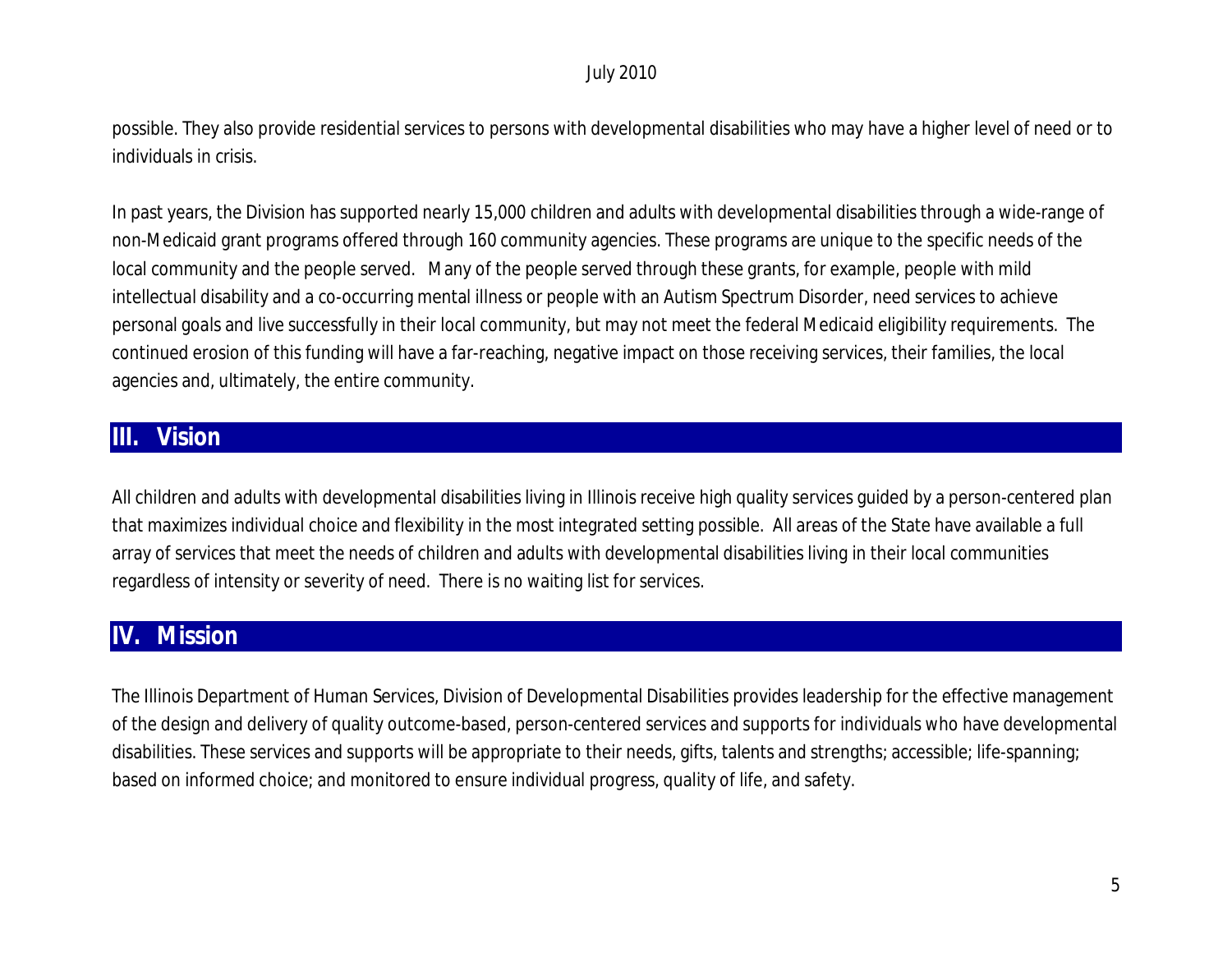## **V. Guiding Principles**

The Division of Developmental Disabilities will move forward responsibly with its strategic objective to improve access to personcentered services in community settings. We must recognize and involve a wide variety of stakeholders: self-advocates, families and guardians, providers, legislators, and other advocates. In order to ensure both progress and the overall health and well-being of those we serve, the Division commits to the following guiding principles:

- 1) People with developmental disabilities will be actively involved in policy discussions and decisions and will be respected as partners in the process, making informed choices and decisions in order to support productive and fulfilling lives;
- 2) Families and guardians will be listened to and respected, and we will strive to earn and keep their trust along with the trust of the public;
- 3) As small, home and community-based options are increased and enhanced, we will look at new and creative ways to utilize resources across the service delivery system;
- 4) Public resources will be used effectively and efficiently to help those we serve achieve their goals;
- 5) The integration of habilitation, social, and clinical supports will be considered paramount when enhancing and developing services throughout the delivery system; and
- 6) We will establish goals, monitor our progress, and assure quality for those we serve.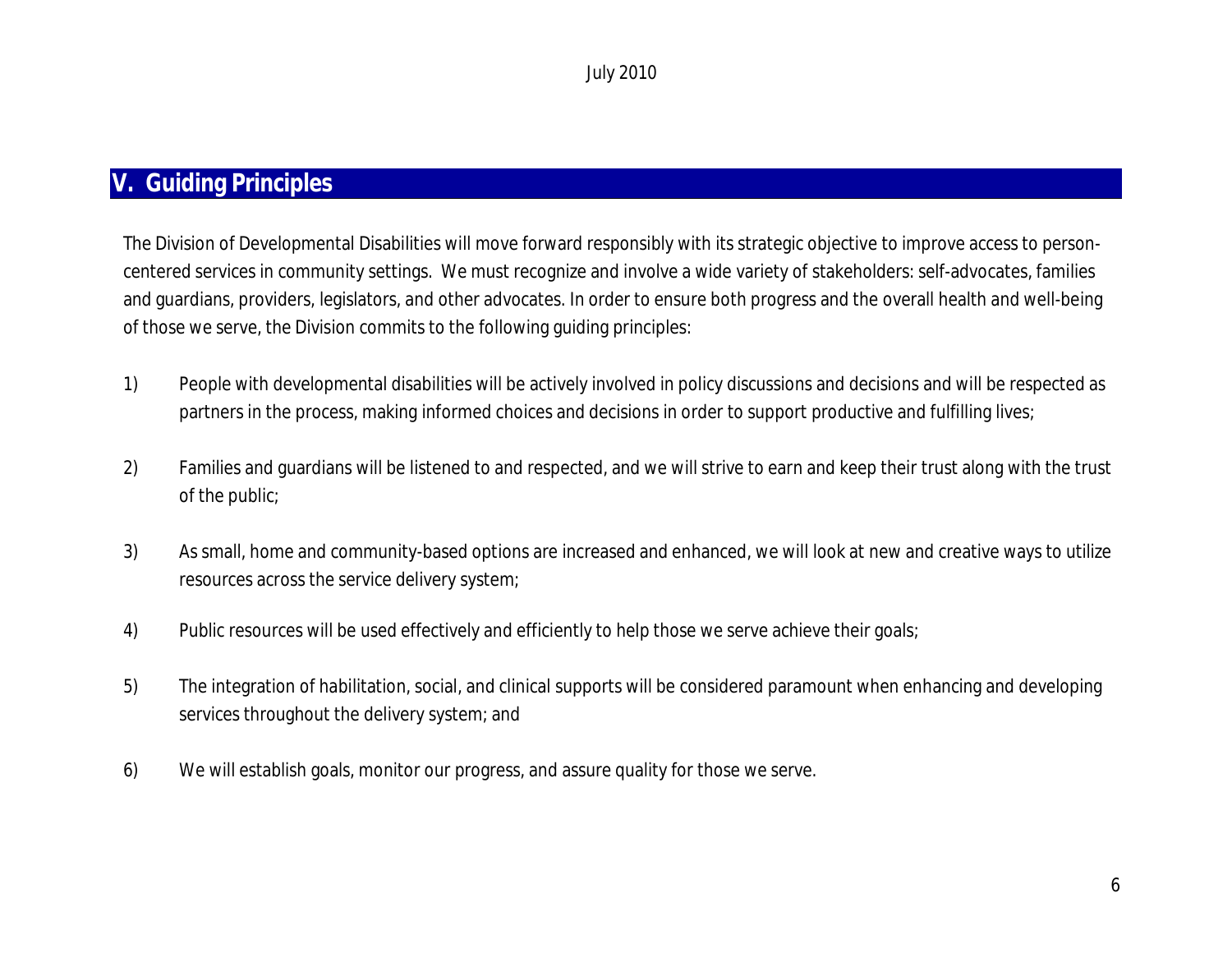#### July 2010 **VI. Summary of Strategic Priorities and Success Indicators Summary of Strategic Priorities**  Calculation **Critical Success Indicators By 2017… 1. Create person-centered services aligned and strengthened across the developmental disabilities system, such that they are provided in the most integrated setting appropriate to the needs of the individual throughout the lifespan, regardless of intensity or severity of need.<sup>1</sup>**  $\checkmark$  100% of people served by the Division will have services that are driven by a person-centered plan that accurately reflects their needs, personal goals, and objectives.  $\checkmark$  Illinois will implement at least one new, outcome-based model for service delivery that improves the coordination and integration of habilitation, social and clinical care for people with developmental disabilities.  $\checkmark$  The number of individuals living in the most integrated settings will achieve parity with the national utilization rates.<sup>23</sup> More individuals will live in settings of 6 or less: Illinois would need to increase this option at a rate of 5.5% on average, annually, to achieve parity with the national average by 2017.<sup>4</sup> Fewer individuals will live in private ICFs/DD: Illinois would need to serve an average of 2.7% fewer individuals per year (compounding) to achieve parity with the national average by 2017.<sup>5</sup> Fewer individuals will live in SODCs: Illinois would need to serve an average of 8.9% fewer individuals per year in state Developmental

- $^3$  Smith, Melda, & Agosta, 2010.
- 4 Smith, 2010, Topic 3, p.4.

- $5$  Smith, 2010, Topic 6, p.7.
- $^6$  Smith, 2010, Topic 7, p.8.
- $<sup>7</sup>$  Smith, 2010, Topic 8, p.9.</sup>

 $^1$  The definitions of "person-centered services" and "person-centered organizational change process" were developed by a group of developmental disability agencies, self-advocates, and parents in collaboration with the Division of Developmental Disabilities in the fall of 2008.

 $^2$  Smith, Agosta, & Daignault, 2008, pp. 15–17. The national utilization rate as of 2007 was 12.6 individual per 100,000 living in large facilities. Illinois' rate is 21.0 individual per 100,000.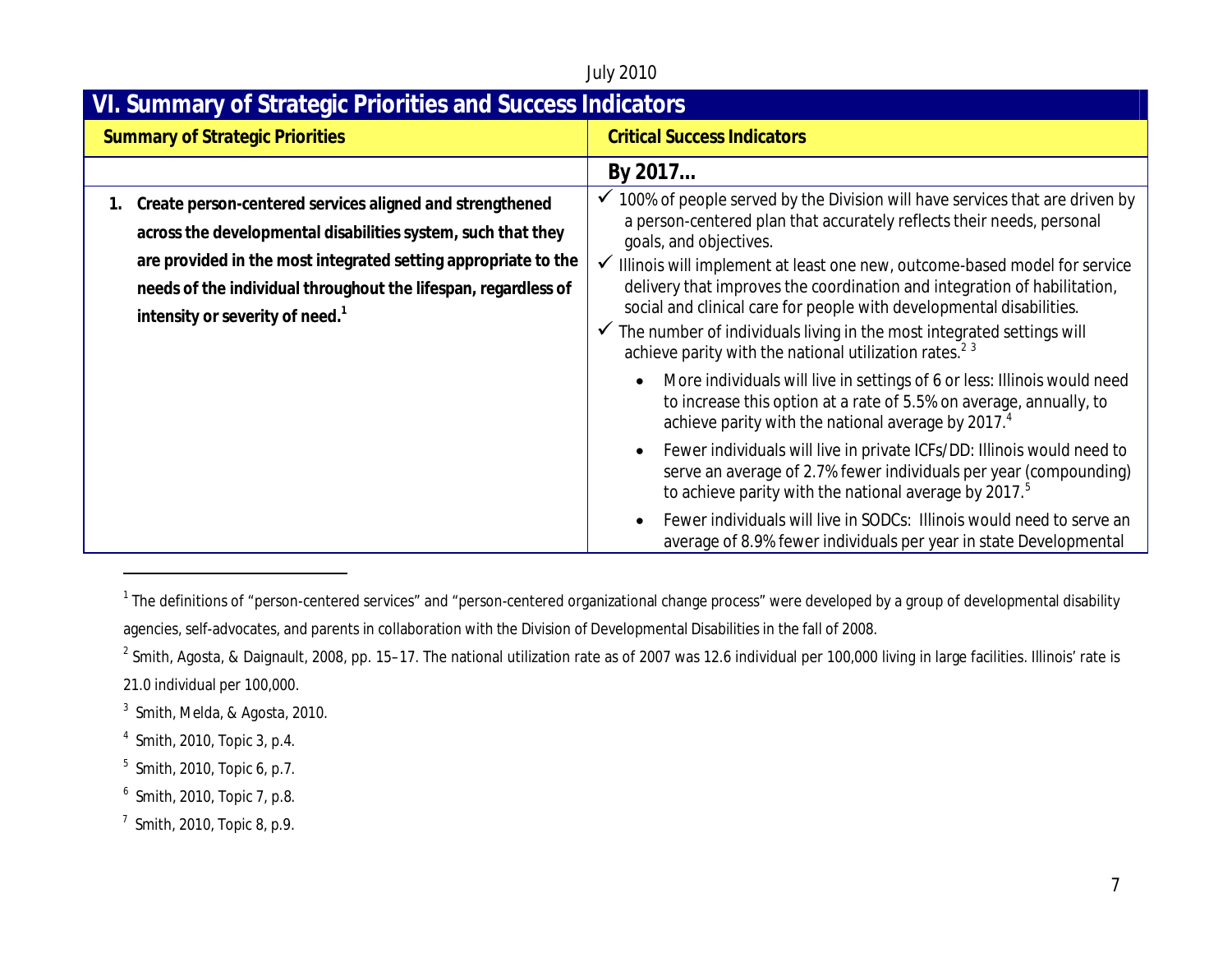| <b>July 2010</b> |                                                                                                                                                    |                                                                                                                                                                                                                                                                                                                                                                                                                                                                                                                                                                                                                                                                                                                                                                                                                                                                                                                                                                                                                     |  |
|------------------|----------------------------------------------------------------------------------------------------------------------------------------------------|---------------------------------------------------------------------------------------------------------------------------------------------------------------------------------------------------------------------------------------------------------------------------------------------------------------------------------------------------------------------------------------------------------------------------------------------------------------------------------------------------------------------------------------------------------------------------------------------------------------------------------------------------------------------------------------------------------------------------------------------------------------------------------------------------------------------------------------------------------------------------------------------------------------------------------------------------------------------------------------------------------------------|--|
| 2.<br>3.         | Restructure financing and rates to encourage high quality<br>person-centered services.<br>Expand system capacity to accommodate increasing demand. | Centers (compounding) to achieve parity with the national average<br>by 2017. <sup>6</sup><br>More individuals will receive integrated employment services:<br>Illinois would need to serve an average of 20.5% more individuals<br>per year in integrated employment services (compounding) to<br>achieve parity with the national average by 2017.<br>$\checkmark$ Funding for developmental disabilities services will be realigned to reflect<br>the Strategic Priorities and benchmarks identified in this plan.<br>The number of people receiving Medicaid-funded Home and Community<br>Based Services (HCBS) will achieve parity with national utilization rates.<br>Illinois would need to serve an average of 7% more individuals<br>receiving Medicaid-funded services per year (compounding) to<br>achieve parity with the national average by 2017. <sup>8</sup><br>Illinois would need to serve an average of 14% more individuals<br>receiving HCBS Waiver Services per year (compounding) to achieve |  |
|                  |                                                                                                                                                    | parity with national average by 2017.9                                                                                                                                                                                                                                                                                                                                                                                                                                                                                                                                                                                                                                                                                                                                                                                                                                                                                                                                                                              |  |
|                  | 4. Actively build a strong, compassionate, and professionally                                                                                      | $\checkmark$ The disparity between wages paid to State of Illinois employees and                                                                                                                                                                                                                                                                                                                                                                                                                                                                                                                                                                                                                                                                                                                                                                                                                                                                                                                                    |  |
|                  | trained work force.                                                                                                                                | community-based direct service professionals will be reduced.                                                                                                                                                                                                                                                                                                                                                                                                                                                                                                                                                                                                                                                                                                                                                                                                                                                                                                                                                       |  |
| 5.               | Continue our commitment to measure system performance                                                                                              | $\checkmark$ The Division will develop a comprehensive, integrated data management                                                                                                                                                                                                                                                                                                                                                                                                                                                                                                                                                                                                                                                                                                                                                                                                                                                                                                                                  |  |
|                  | and engage in continuous quality improvement.                                                                                                      | system that captures, aggregates, and analyzes data from various                                                                                                                                                                                                                                                                                                                                                                                                                                                                                                                                                                                                                                                                                                                                                                                                                                                                                                                                                    |  |
|                  |                                                                                                                                                    | sources, allowing timely analysis of service processes and outcomes.                                                                                                                                                                                                                                                                                                                                                                                                                                                                                                                                                                                                                                                                                                                                                                                                                                                                                                                                                |  |

 $^8$  Smith, 2010, Topic 1, p.2.

 $^9$  Smith, 2010, Topic 2, p.3.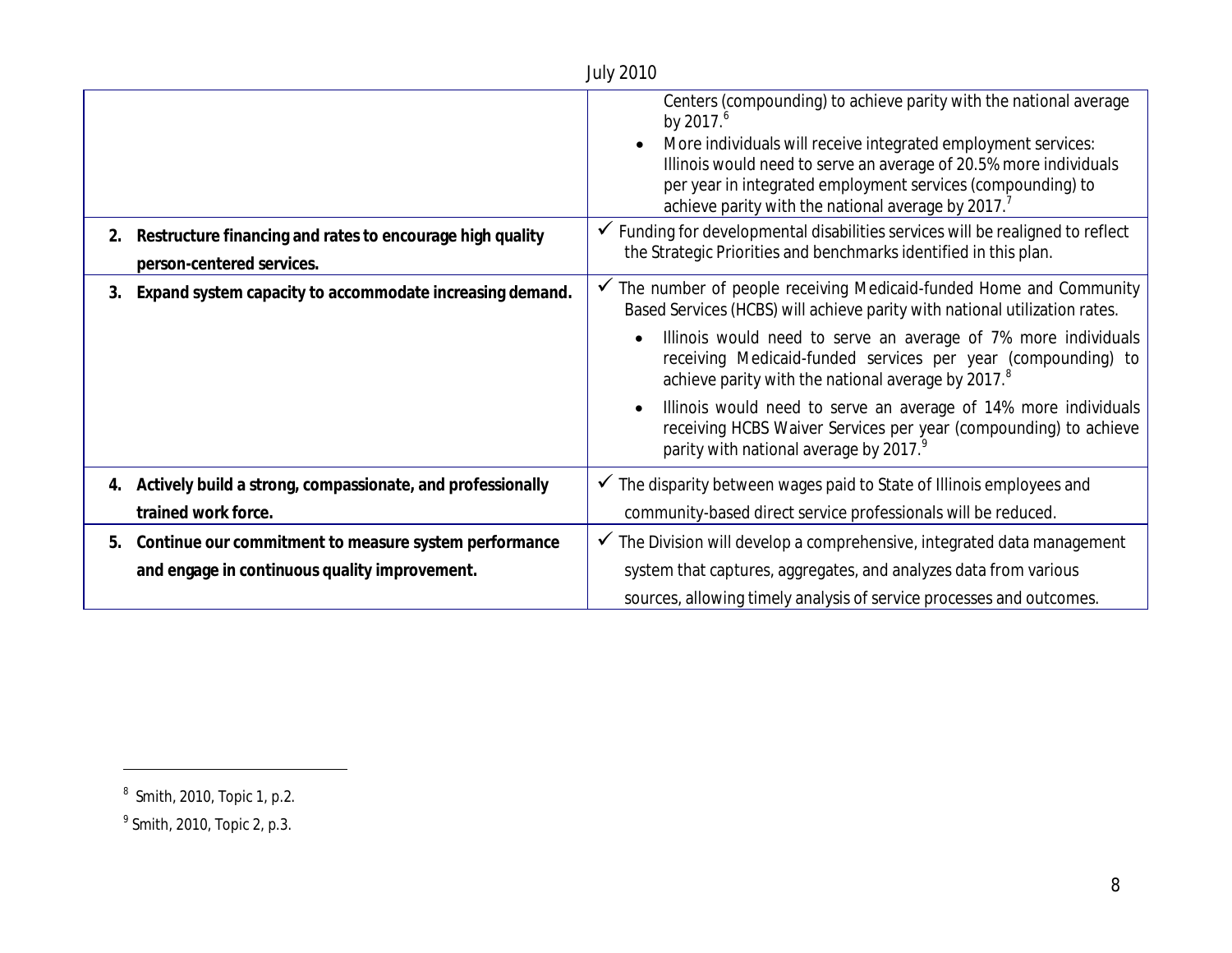## **VI. Key Definitions, Strategic Priorities and Goals**

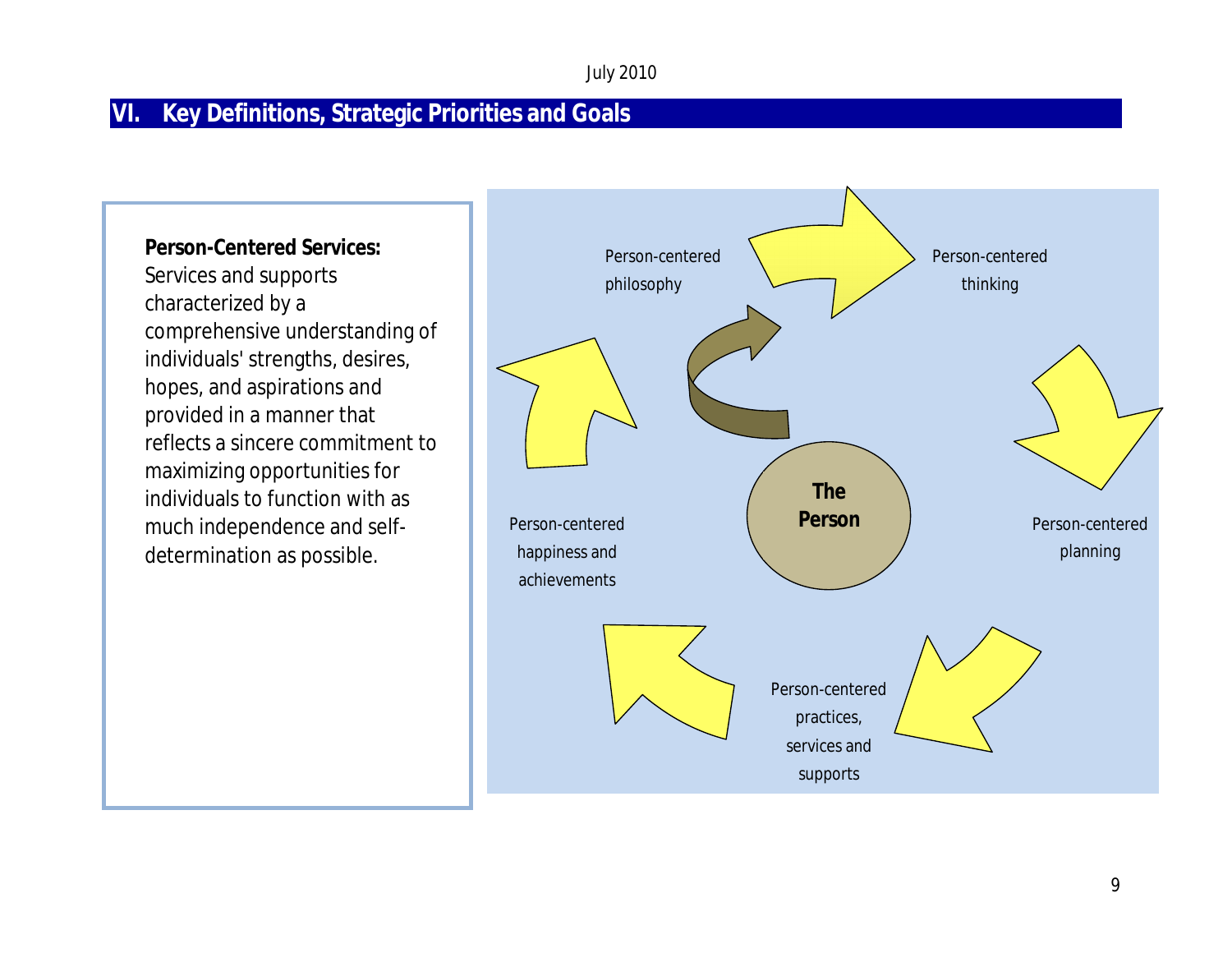A person-centered organizational change process requires a systematic review of all policy, procedure, and program design to align with new service model.

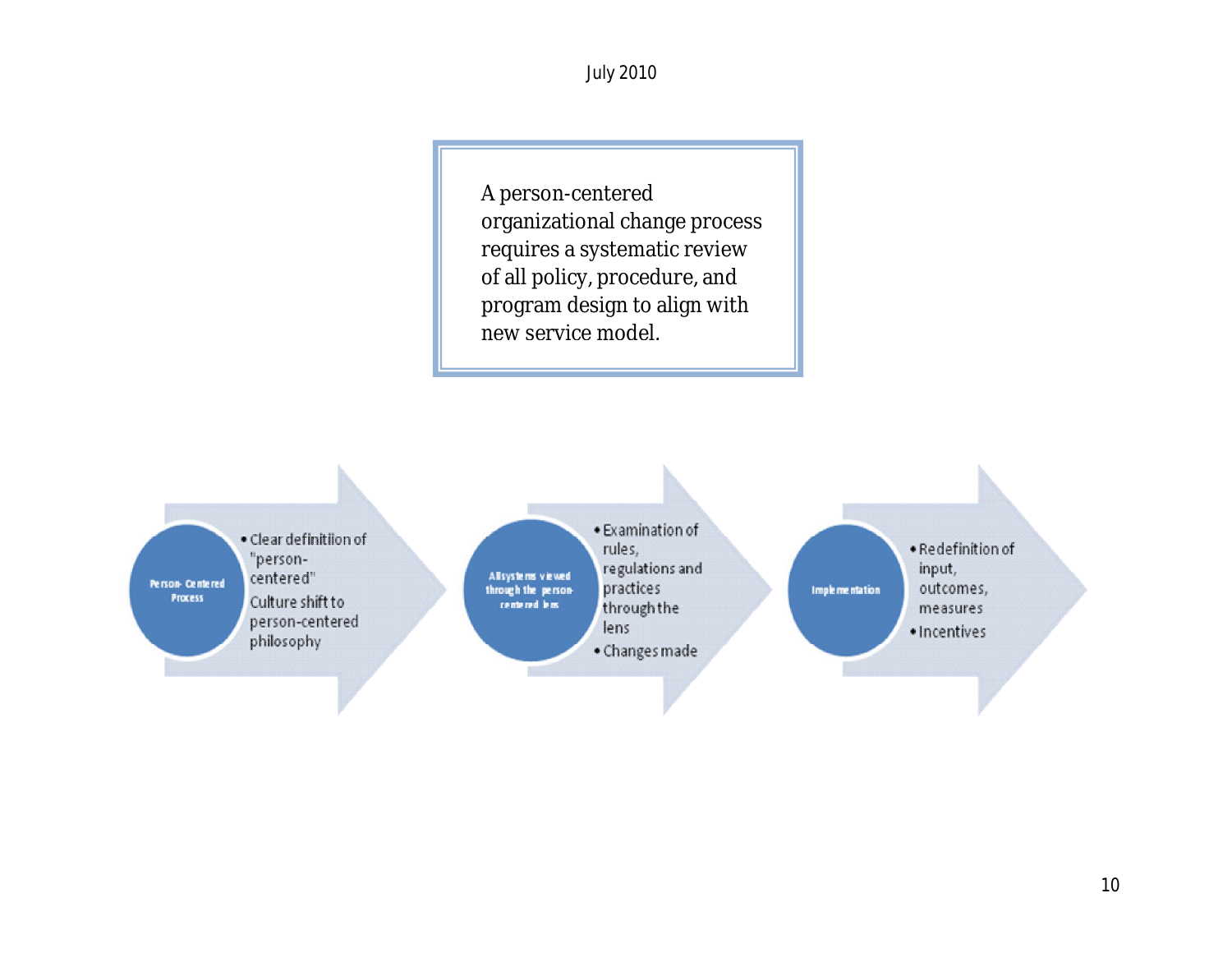**Strategic Priority #1: Create person-centered services aligned and strengthened across the developmental disabilities system, such that they are provided in the most integrated setting appropriate to the needs of the individual throughout the lifespan, regardless of intensity or severity of need.<sup>10</sup>**

**Statement of Current Reality:** Individuals with developmental disabilities and their families are more often than not frustrated by the current system of care and its philosophical underpinnings which seem to favor a rigid, bureaucratic approach to service delivery that puts the interests of rules and regulations ahead of the individual's. Instead, they would like to see a person-centered service system that provides services and supports characterized by a comprehensive understanding of individuals' strengths, desires, hopes, and aspirations, and provided in a manner that reflects a sincere commitment to maximizing opportunities for individuals to function with as much independence and self-determination as possible.

**Key Intent:** This priority represents a substantial departure from past Division practice, reorienting services such that they are philosophically and *operationally* designed to achieve person-centered services, provided in the most integrated setting. Policy, procedure, practice, and system of services will be realigned to support person-centered service planning in a rational, incremental process to take place over the next seven years. Our intent is that this transition is accomplished in a thoughtful manner that does not jeopardize current services to individuals and grows capacity in our system. We will partner with those we serve and provider agencies to ensure organizations providing person-centered, quality service,

 $10$  The definitions of "person-centered services" and "person-centered organizational change process" were developed by a group of developmental disability agencies, self-advocates, and parents in collaboration with the Division of Developmental Disabilities in the fall of 2008.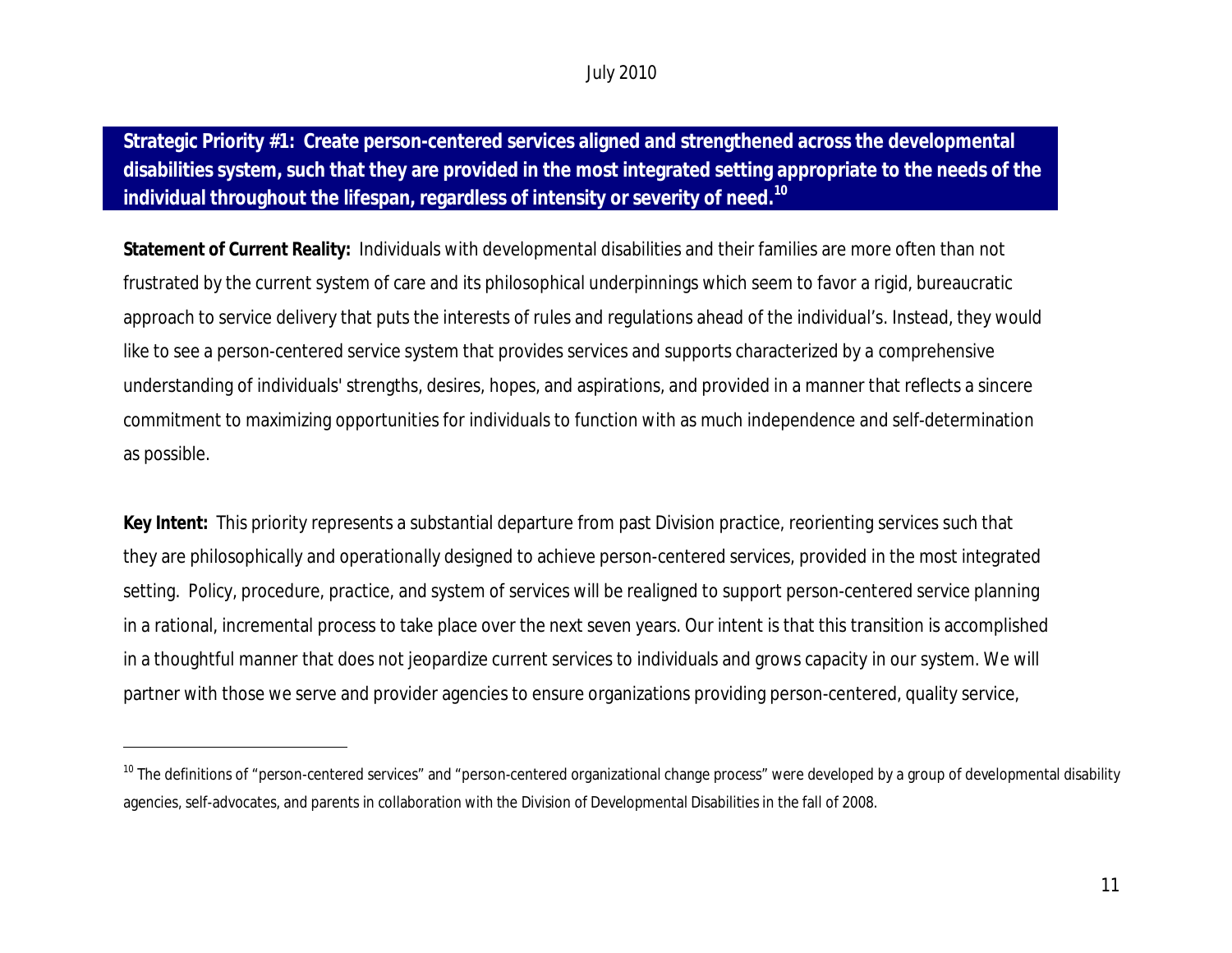remain stable and viable. We recognize that in some cases state and federal policy must be changed to accommodate this new emphasis and will work toward those adjustments. It is also important to note that Misericordia, a high quality, large private campus with historical importance and broad-based community support, will maintain significance in our system.

#### **Goals**

- 1.1. Establish a Person-Centered Service Plan and planning process that is driven by the individual and is philosophically committed to services and supports that are provided in the most integrated setting. The planning process will encourage development of plans that include a wide range of supports both paid and unpaid, and will include but not be limited to: assessment of living situation, family situation, and urgency of need, personal goals, clinical needs, and preferred service types.
- 1.2. Strengthen the Point of Entry System for people with developmental disabilities such that it is widely known to the broader community, performs system intake, pre-admissions screening, and appropriate referral to service agencies using consistent and uniform protocols.
- 1.3. Strengthen and adequately fund the independent service coordination function, making the service coordination and advocacy function more robust. Service coordinators will work with individuals and families to develop the person-centered plan, assist them in locating service providers, perform periodic monitoring of service plan implementation, and provide a foundation for a sound quality assurance system.
- 1.4. Conduct a geographic analysis of supports and services; identify gaps between required supports and services within region and person-centered requirements. Continually review data and analyze the environment creating a feedback loop.
- 1.5. Ensure an inclusive continuum of care in which all individuals are appropriately served, regardless of intensity or severity of need.
- 1.6. Align Division policy, practice, procedure with a person-centered organizational structure and service system.
- 1.7. Restructure community services funding along person-centered lines to promote flexibility in service plan design and portability.
- 1.8. Increase availability and usage of self-directed services.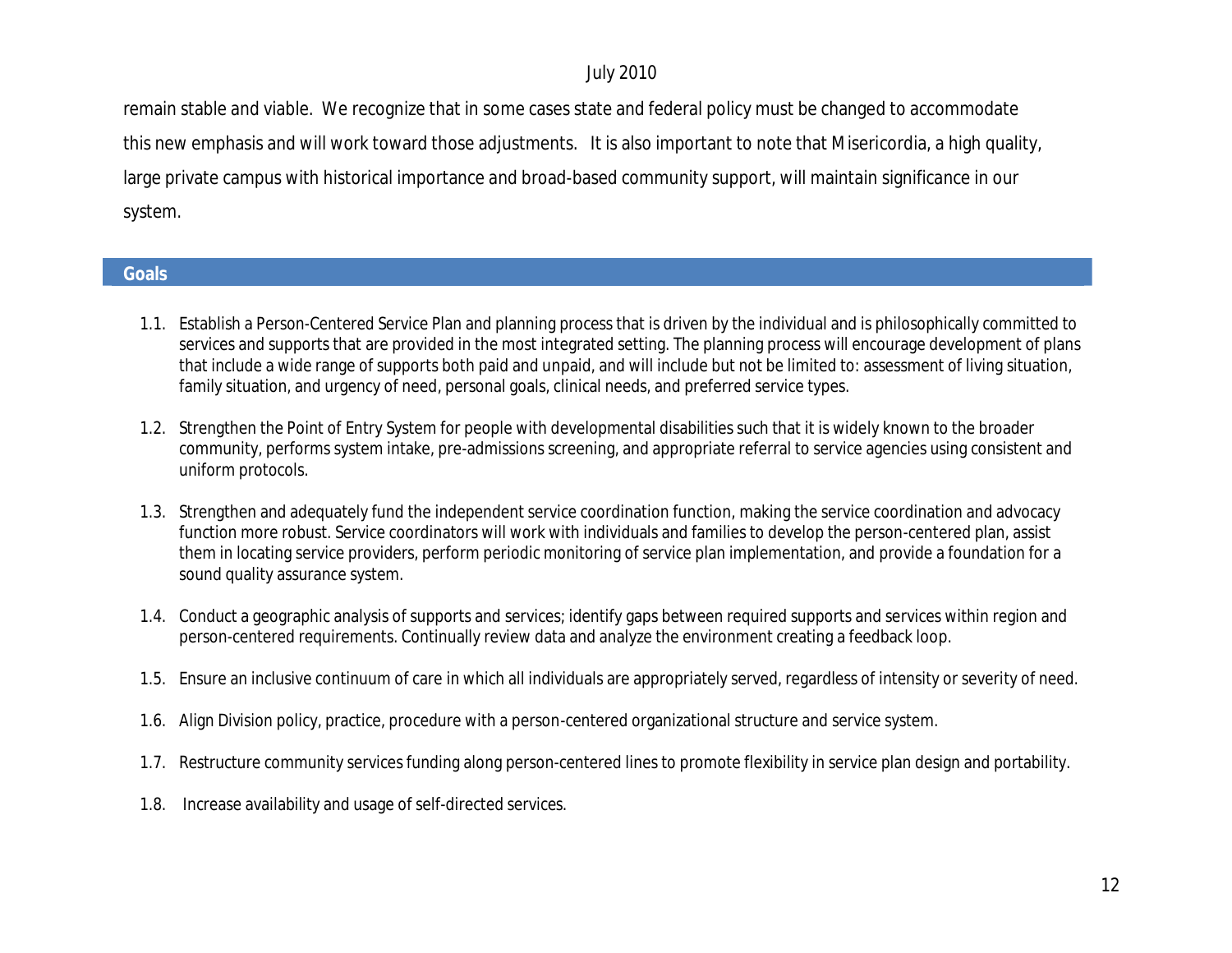- 1.9. Define and align roles of current institutional and community services to ensure they fit the person-centered model.
- 1.10. Better coordinate service delivery among key state agencies.
- 1.11. Adopt policies that encourage downsizing of SODCs and ICFs/DD to support the transition of individuals to the most integrated setting.
- 1.12. Adopt policies that support the transition of people that live in private ICFs/DD to the most integrated setting.
- 1.13. Preserve safety net services for people with extreme needs.
- 1.14. Ensure people with significant medical and/or behavioral needs and those with dual diagnosis (DD/MI) have access to personcentered supports and services that meet their needs in community settings.

#### **Strategic Priority #2: Restructure financing and rates to encourage high-quality, person-centered services.**

**Statement of Current Reality:** Illinois' funding of developmental disability services is low compared to other states. Residential care for people with developmental disabilities is disproportionately delivered through a system of State Operated Developmental Centers (SODCs) and large congregate care facilities rather than in small, integrated community settings. The state's rate structure is largely a prospective reimbursement system and generally does not reimburse agencies for the full cost of services rendered. Our current funding models are based on beds and "slots" and are not truly person-centered. This limits flexibility and forces people into rigid programs, rather than shaping services around a person's specific needs and personal goals. As a result, there is not always a strong correlation between a person's level of need and the funding he or she receives from the Division.

**Key Intent:** Every individual has a person-centered plan. This plan will be supported by an equitable budget amount or rate for services determined and recorded during plan development. The person chooses a service model (traditional provider budget option, self-directed budget option, or a mix) and subsequent services are determined by the person, his or her guardian, and his or her Individual Support Team. Services are realigned across the system such that there is adequate reimbursement, and there is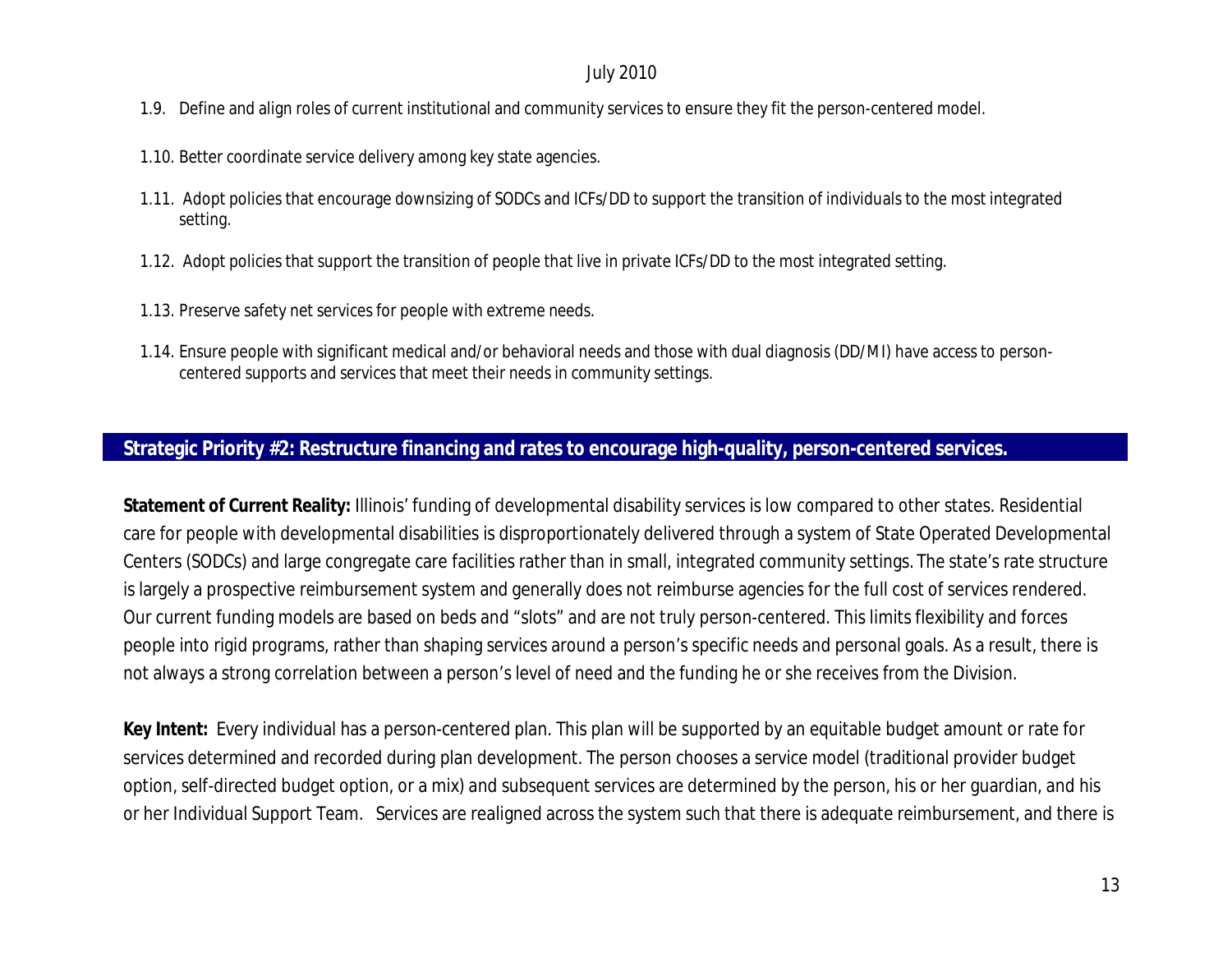a strong correlation between level of need and level of funding. As discussed earlier, the Division has authority over some, but not all, funding policies, and we recognize that changes in funding mechanisms may require legislative or administrative action by state and federal entities.

#### **Goals**

 $\overline{a}$ 

- 2.1. Define an "adequate" rate for residential, day, and employment services.
- 2.2. Restructure funding models so that the service plan is tied to a Person-Centered Budget Allocation that adequately supports highquality, outcome-based services delivered by all providers along the service continuum.
- 2.3. Institute global budgeting that combines waiver and ICF/DD funding into one line.
- 2.4. Obtain adequate appropriations to fund services in a timely fashion, eliminating the need for any payment cycle (i.e., payment delay).
- 2.5. Invest in information technology that supports budget development for person-centered planning.
- 2.6. Restructure funding models to support people with significant medical and behavior needs in community settings.
- 2.7. Enhance mechanisms for funding to essentially follow people who transition from SODCs and private ICFs/DD to integrated community settings.

#### **Strategic Priority # 3: Expand system capacity to accommodate increasing demand.**

**Statement of Current Reality:** Illinois has not kept up with demand for developmental disabilities services. In August 2007, 35% of emergency and critical service needs, as reflected on the Prioritization of Urgency of Needs (PUNS) system, were unmet and estimates are that this number will double by 2014.<sup>11</sup> The PUNS system serves as the Division's waiting list for services, tracks demand, and provides data to inform decissions about system-wide service needs. Only those people in significant crisis are able to receive community-based, waiver services without waiting. Our ability to meet demand and eliminate the waiting list is dependent

 $11$  Smith, Agosta, & Daignault, 2008, pp. 29–32.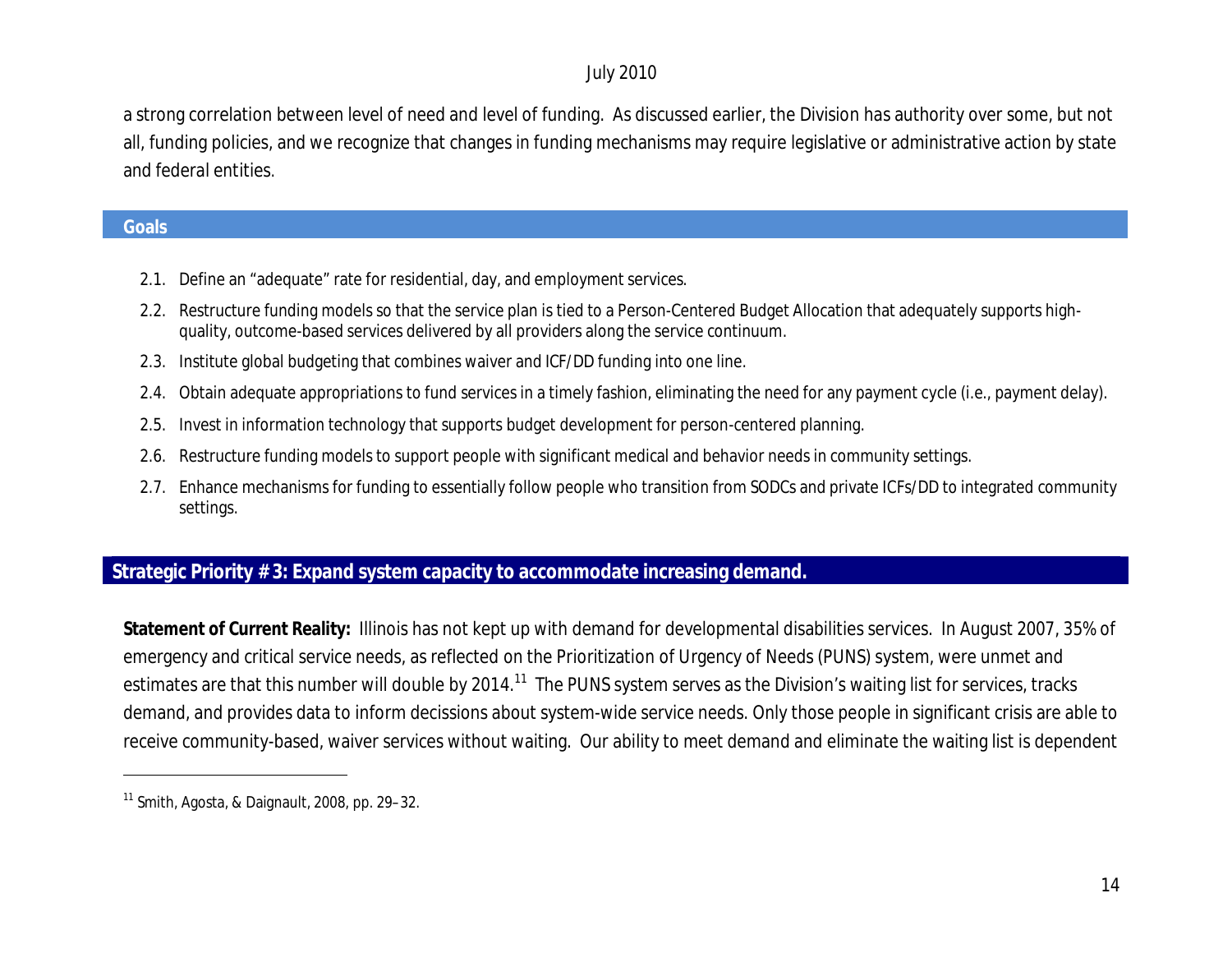on increased flexibility and realignment of current funding structures, and adequate funding for outcome-driven services and supports.

**Key Intent:** Reduce the time people must wait to access necessary services state-wide. Increased community capacity will include habilitation, day, and employment services provided in the most integrated setting, and will also include access to appropriate nursing, medical, dental, behavioral health and other clinical services. We will increase our ability to meet a broad and deep range of needs across the state.

#### **Goals**

- 3.1. Increase Home and Community Based service system capacity such that we will achieve parity with national utilization rates for these services.
- 3.2. Develop a robust and statewide clinical services network for people with developmental disabilities that includes university, community service providers, and state employees in community offices and/or a select number of SODCs.
- 3.3. Scale up use of self-direction system-wide.
- 3.4. Support and encourage development of system capacity in underserved areas.
- 3.5. Reduce the amount of time adults and children in non-crisis situations must wait for services.
- 3.6. Develop a community economic impact statement that quantifies such benefits as job creation and well-being (report card).

#### **Strategic Priority #4: Actively build a strong, compassionate, and professionally trained work force.**

**Statement of Current Reality:** A number of reports have established that direct service professionals in the developmental disability service system are in short supply, underpaid, and over-worked. Turn-over rates are high and cost the system dearly. If the system is to deliver quality services, achieve successful outcomes for individuals with developmental disabilities, and grow in professionalism, then action must be taken to attract and retain highly qualified workers to the field. This outcome requires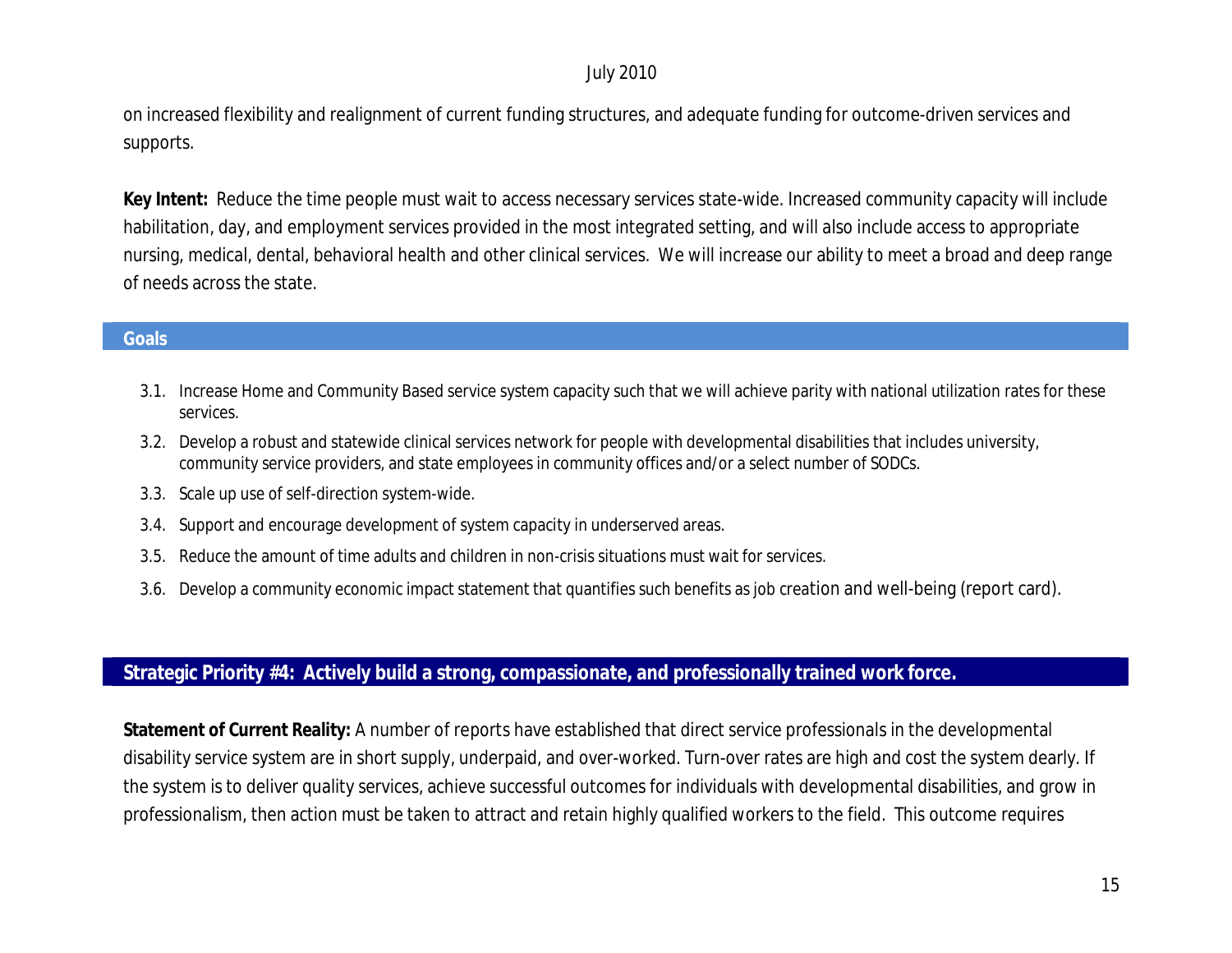increased career development opportunities, as well as improved working conditions, wages, and benefits across the system.

**Key Intent:** Substantially improve training, recruitment, retention, wages, and benefits for direct service professionals throughout the system. This effort will significantly improve the lives of individuals with developmental disabilities by ensuring their care is entrusted to professionals that are well qualified, appropriately trained and adequately paid.

#### **Goals**

- 4.1. Conduct a full-scale, system-wide study of direct service professionals' wages, benefits, and hours of work, etc.
- 4.2. Boost and realign funding for community services, so that community agencies can attract and retain competent direct service professionals by paying competitive wages with solid benefits. Reduce the disparity between wages paid to state employees and community direct service staff.
- 4.3. Reduce annual turnover and vacancy rates for direct service professionals.<sup>12</sup>
- 4.4. Adequately staff all services, so that reliance on over-time is reduced and staff burnout is eliminated.<sup>13</sup>
- 4.5. Create supports and incentives for effective training, recruitment, and retention of direct-service professionals by providers throughout the developmental disabilities system (e.g., increased training to prevent and manage difficult behaviors, on-call capacity to provide technical assistance to providers/direct-service professionals facing challenging conditions).
- 4.6. Partner with institutions of higher education (e.g., Illinois Community College Board) to create career pathways supported by certification and degree programs.
- 4.7. Provide incentives for current direct services professionals to seek additional education and credentialing.
- 4.8. Develop an orderly, supportive, and phased process for transitioning displaced state employees into *comparable* positions in community-based services.

<sup>12</sup> Powers, Powers, & Merriman, 2007, pp. 53–54.

<sup>13</sup> AFSCME Council 31, 2007, pp. 10–12.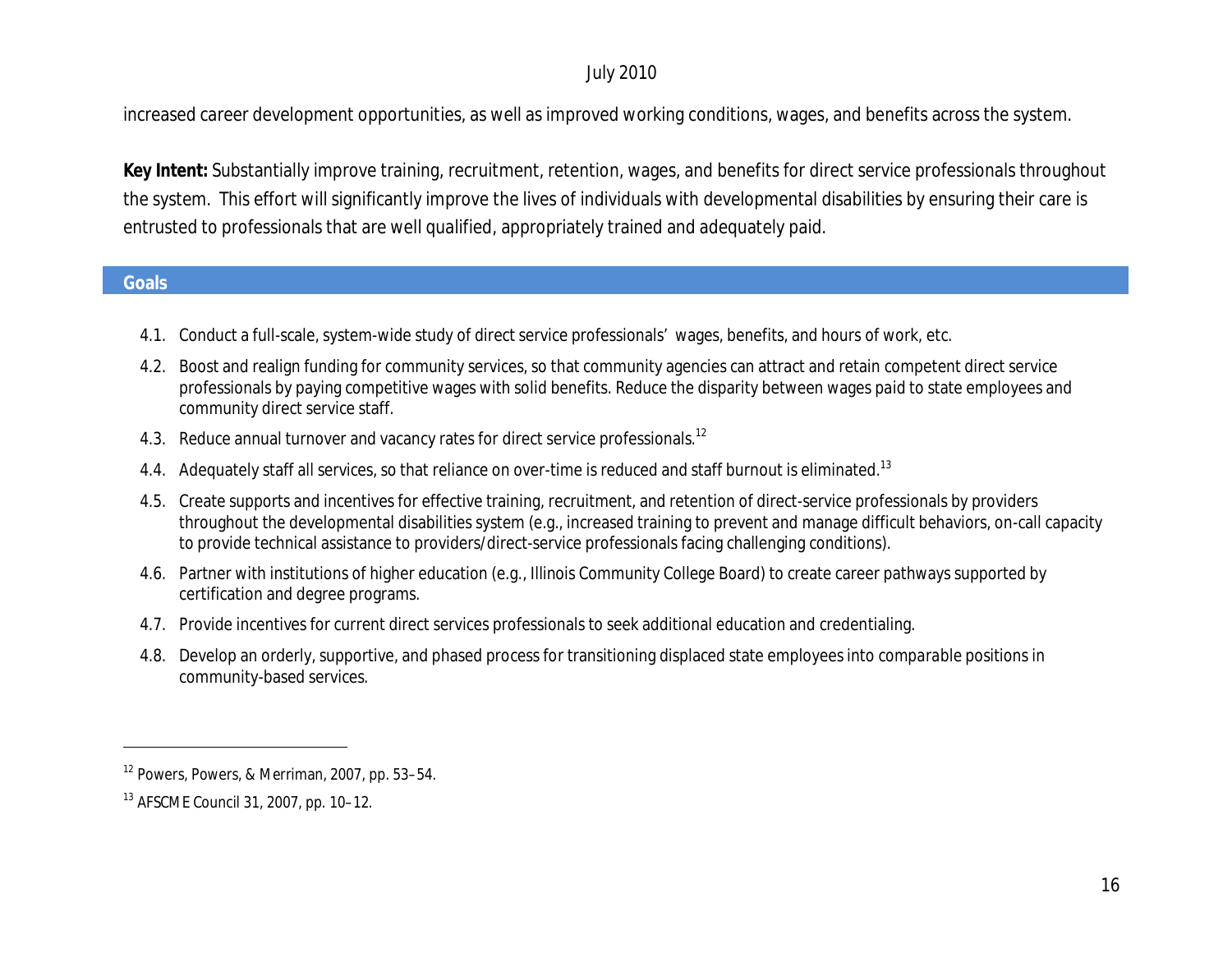## **Strategic Priority # 5: Continue our commitment to measure system performance and engage in continuous quality improvement.**

**Statement of Current Reality:** A serious shift to a person-centered system requires the development of benchmarks aligned with person-centered goals and outcomes. Statutes, rules, and regulations were established over a decade ago and have not kept pace with emerging or generally accepted standards in the field. In general, the existing rules and regulations should be updated to strengthen and expand the emphasis on goals and outcomes of the individual, rather than on buildings and structures. In addition, information management systems are disparate and aging. It is becoming increasingly difficult to track quality assurance data in a manner that produces useful information to guide policy and quality of care decisions.

**Key Intent:** Clearly define person-centered quality measures, monitor performance, and use data and lessons learned to inform future policies and procedures. Use information gathered through this effort to strengthen the quality assurance feedback loop, ensuring a systematic, on-going process for review and improvement of rules, regulations, policies and procedures.

#### **Goals**

- 5.1. Define quality indicators and assurance processes so that they are aligned with person-centered principles and requirements of state and federal oversight entities.
- 5.2. Measure performance and engage in continuous quality improvement to guide better system performance and ensure better outcomes for people with developmental disabilities.
- 5.3. Enhance IT capacity to clearly and consistently measure system performance.
- 5.4. Adequately fund the Division's infrastructure to effectively monitor and assure quality standards.
- 5.5. Institute performance-based contracts.
- 5.6. Realign current licensure and certification processes with person-centered, outcome-based quality objectives.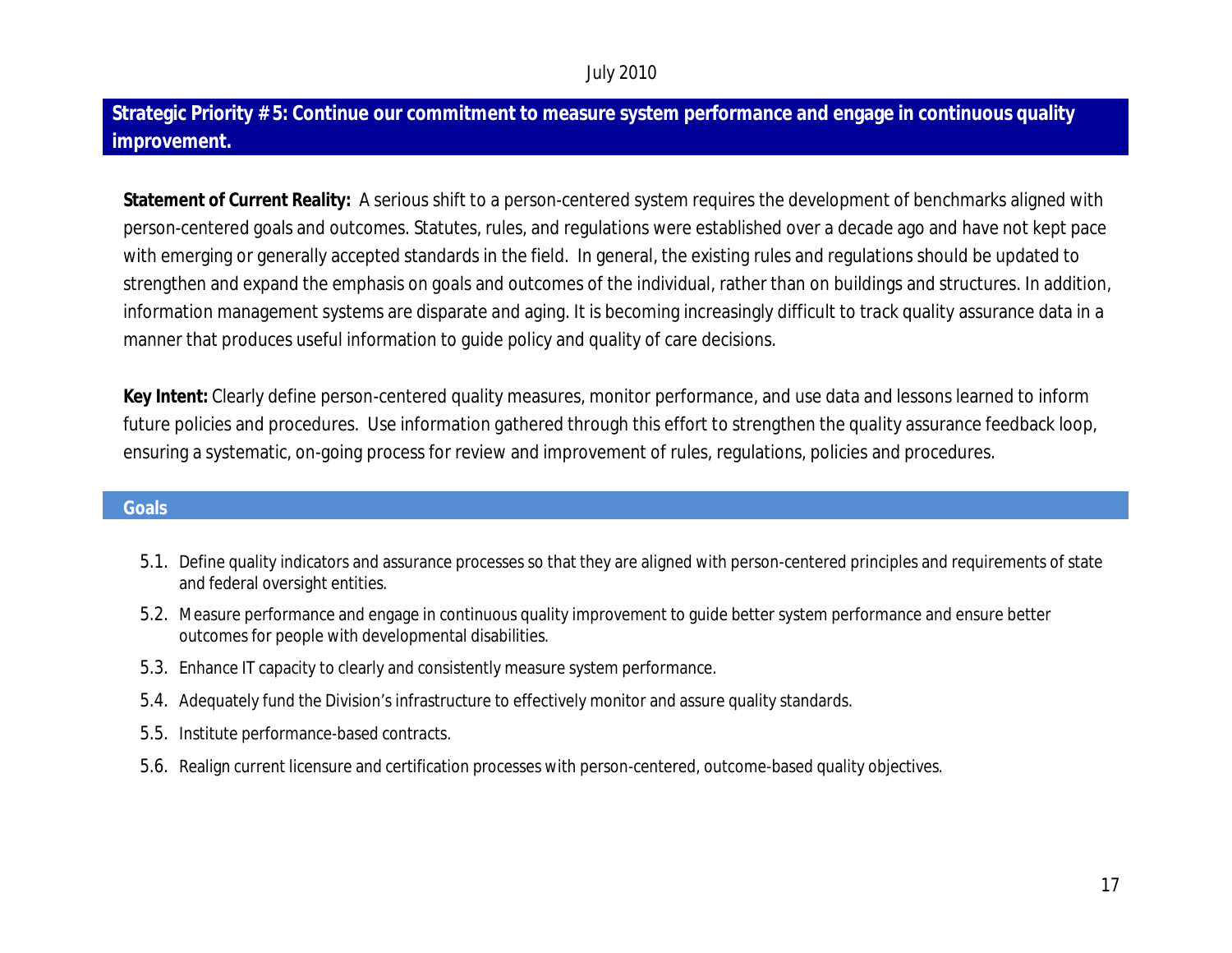#### **VII. Glossary of Terms**

**Adequate Funding:** Funding for services that reasonably covers the cost of providing services that are high in quality, appropriate to the person's needs, equitable for all people with similar needs, and ensures government funding is used in an efficient and responsible manner.

**Integrated Employment:** Jobs held by people with developmental disabilities that are paid at minimum wage, or preferably higher, and occur in an integrated work environment.

**Person-Centered Services:** Services and supports characterized by a comprehensive understanding of individuals' strengths, desires, hopes, and aspirations and provided in a manner that reflects a sincere commitment to maximizing opportunities for individuals to function with as much independence and selfdetermination as possible.

**Person-Centered Budget:** A budget allocation identified for each person served through standard assessment and review of a person-centered plan, that ensures adequate funding is available to meet the persons specific medical, clinical and habilitation needs, and achieves their identified goals. Funding may be used by the person and their Individualized Support Team to purchase self-directed services, services offered through a provider agency or a combination of both, based on the needs and goals of the person served.

**Integrated Community Setting:** A home (house or apartment) or place of employment that is integrated into a local neighborhood, among similar homes or places of business where people with and without developmental disabilities live, work, and play.

**Most Integrated Setting:** "The most integrated setting appropriate to the needs of qualified individuals with disabilities" to mean "a setting that enables individuals with disabilities to interact with non-disabled persons to the fullest extent possible." (28 CFR pt. 35, App. A, p. 450 Americans with Disabilities Act (ADA) regulations, 1998).

**Clinical Service Network:** A statewide network of clinical service providers in a specific region or area of the state, who work in partnership with each other, with people with developmental disabilities, their families and guardians, provider agencies, and the State to meet the clinical needs of people with developmental disabilities living in the region.

**Money Follows the Person:** A mechanism by which funding for services "follow" a person from one setting to another. It is generally used to describe a mechanism for funding to follow a person from an institutional setting into an integrated community setting. For purposes of this plan, it does not mean that the exact amount of funding available to a person in an institutional setting is available for services in the integrated, community setting.

**Self-Directed Services:** A service model by which people with developmental disabilities are empowered to direct the nature and duration of services they receive and are able to directly manage their personal support staff.